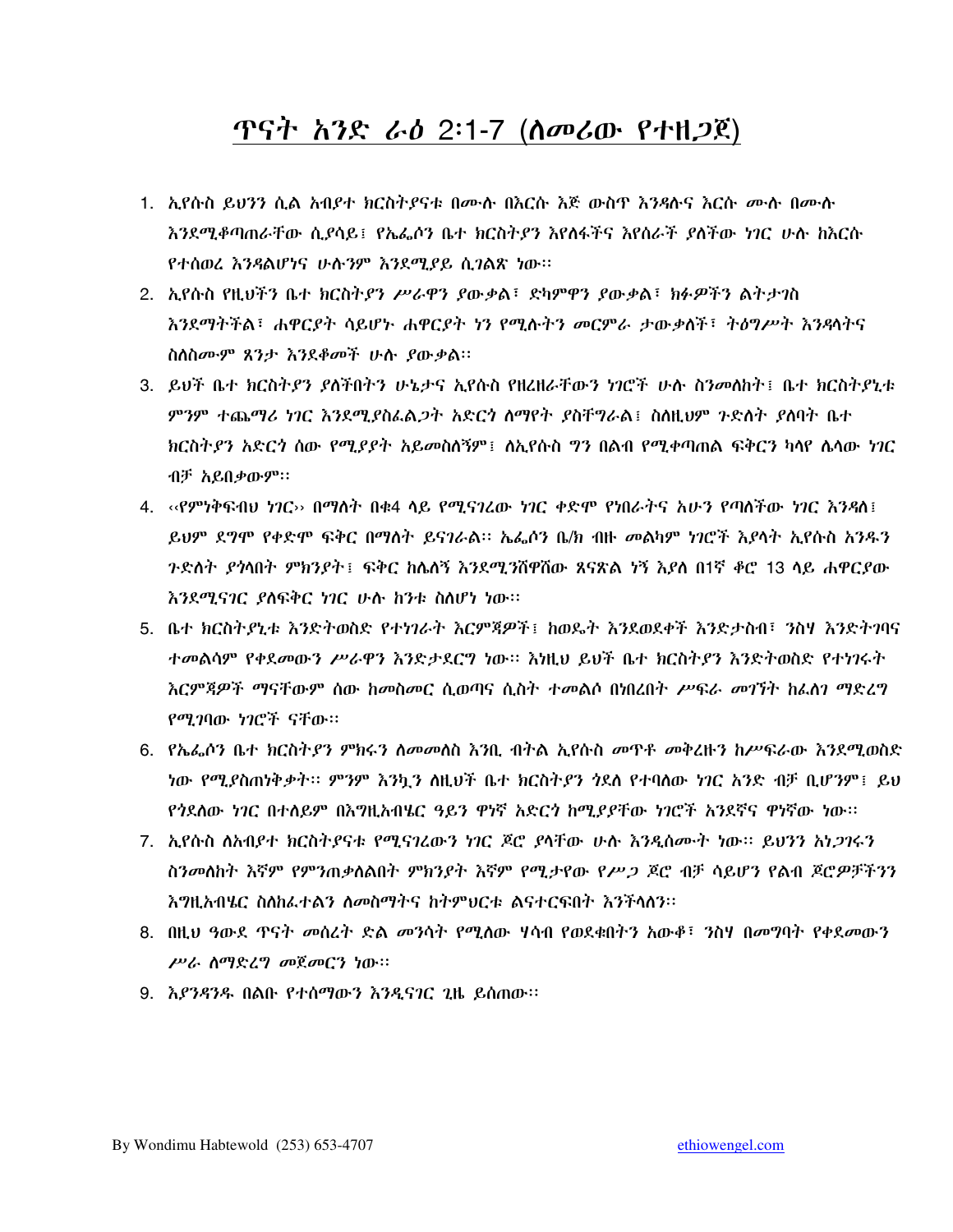# ጥናት ሁስት ራዕ 2:8-11 (ሰመሪው የተዘጋጀ)

- 1. ጌታ በዚህ ክፍል ውስጥ ራሱን የሚያስተዋውቀው ‹‹ሞቶ የነበረው ህያውም የሆነው፤ ፊተኛውና መጨረሻው›› በማስት *ነ*ው።
- 2. ኢየሱስ ሞቶ እንደነበረና ነገር ግን አሁን ህደው እንደሆነ መናገሩ እርሱ በስንት ጣር፣ ጭንቅና መከራ በመስቀል ሞት ሁሉ አልፎ ስዚህ የዘሳለም ክብር እንደበቃ ሁሉ፤ ይህች የሰምርኔስ ቤተ ክርስት*ያን*ም በእርሱ ምክንያት በምታልፍበት ታሳቅ መከራ አልፋ ለክብር ሊያበቃት እንደሚችል ሲያሳስባት ነው えへんしい
- 3. ስስቤተ ክርስትያኒቱ ጌታ አውቃለሁ የሚላቸው ሁስት ነገሮች፤ አንደኛው መከራዋ ሲሆን ሁስተኛው ደግሞ ድህነት ናቸው። ድሃ የሚለው ሃሳብ ምናልባትም በሥ*ጋ* የሚገኙበትን ሁኔታ ሲሆን፤ ባለጠግነቱ *ግን ከመን*ፈሳዊ ህይወት *ጋራ የተገ*ናኘ በክርስቶስ *ያገኙት* በረከትና ባለጠግነት ስለሆነ ሁለቱ የሚ*ቃ*ረኑ ሃሳቦች አይደሱም።
- 4. በእኛ ዘመን ምናልባትም አማኞች ሳይሆኑ አማኞች ነን በማለት ራሳቸውንና ስዎችንም ለማታለል የሚሞክሩትን ሲሆን ይችላል ብዬ አምናለሁ፡፡ በቤተ ክርስትያን መሃል ሁሉም ስንዴ እንደሆነ ከማሰብ ይልቅ ጌታ እንዳስ ገለባም እንደሚኖር ማወቁ ስመጠንቀቅም ሆነ ያልሆኑ ሁኔታዎች ሲከስቱ ስዎች እንዳይበረግጉና እንዳይደናገጡ ይጠቅማል፡፡
- 5. ስቤተ ክርስትያኒቱ የሚሰጣት ማስጠንቀቂያ መከራ የምትቀበልበት ጊዜ እንደደረሰና ዲያቢሎስ ስአስር ቀናት ወህኒ ሊያስገባቸው እንደሆነ ነው፡፡ ጌታ ልጆቹን ከመከራ የሚከልልባቸው ጌዜያት እንዳሉ ቢታወቅም ነገር ግን ሁልጊዜ ሥራው ከመከራ መከለል ሳይሆን በመከራም ውስጥ እንዲደድጉና እርሱን ስመምሰል የሚበቁበትን ሁኔታ ማመቻቸት ስስሆነ ነው።
- 6. ይህ በዚህች ቤተ ክርስትያን ላይ እንደሚደርስ የተነገረው *መ*ከራ፤ *ዲያ*ቢሎስ ቅዱሳንን ስመፌተን *የሚያመ*ጣውና ወደ እስር ቤት የሚዋልበት ሁኔታ ነው። ኢየሱስ ይህ ሁሉ *ገ*ና ሳይፌጸም አስቀድሞ መናገር መቻሉ የሚያሳየን አምላክ እንደሆነና ሰው ሲያውቀው የሚችሰውን ሁሉ እንደሚያውቅ ነው፡፡
- 7. በመከራው ስስዋ ከምታልፌው ቤተ ክርስትያን የሚጠበቀው ነገር በቁ10 ላይ እንደምናየው እስከሞት ድረስ ታማኝ ሆኖ መገኘት ሲሆን፤ ከኢየሱስ ክርስቶስ የሚጠበቀው ደግሞ ታምኝነታቸውን አክብሮ የሀይወት አክሊልን እንደሚሰጣቸው ቃል ንብተል፡፡
- 8. ይህችን ቤተ ክርስትያን አስመልክቶ ደግሞ ድል መንሳት የሚሰው ሃሳብ የሚጠቁመን፤ ምንም እንኳን የተሸነፌች የምትመስል ቤተ ክርስትያን ብትሆንና በእስር ቤትም ውስዋ የሞት እጣ ቢገዋማቸው፤ እንደነዚህ ያሉት ስዎች ድል አድራጊዎች ስስሆኑ በሁስተኛውና በአስፌሪው ሞት አይንዱም ወይም የእነርሱ የእጣ ክፍል አይሆንም ማለት ነው።
- 9. በየግል የሚመለስ ጥያቄ ነው።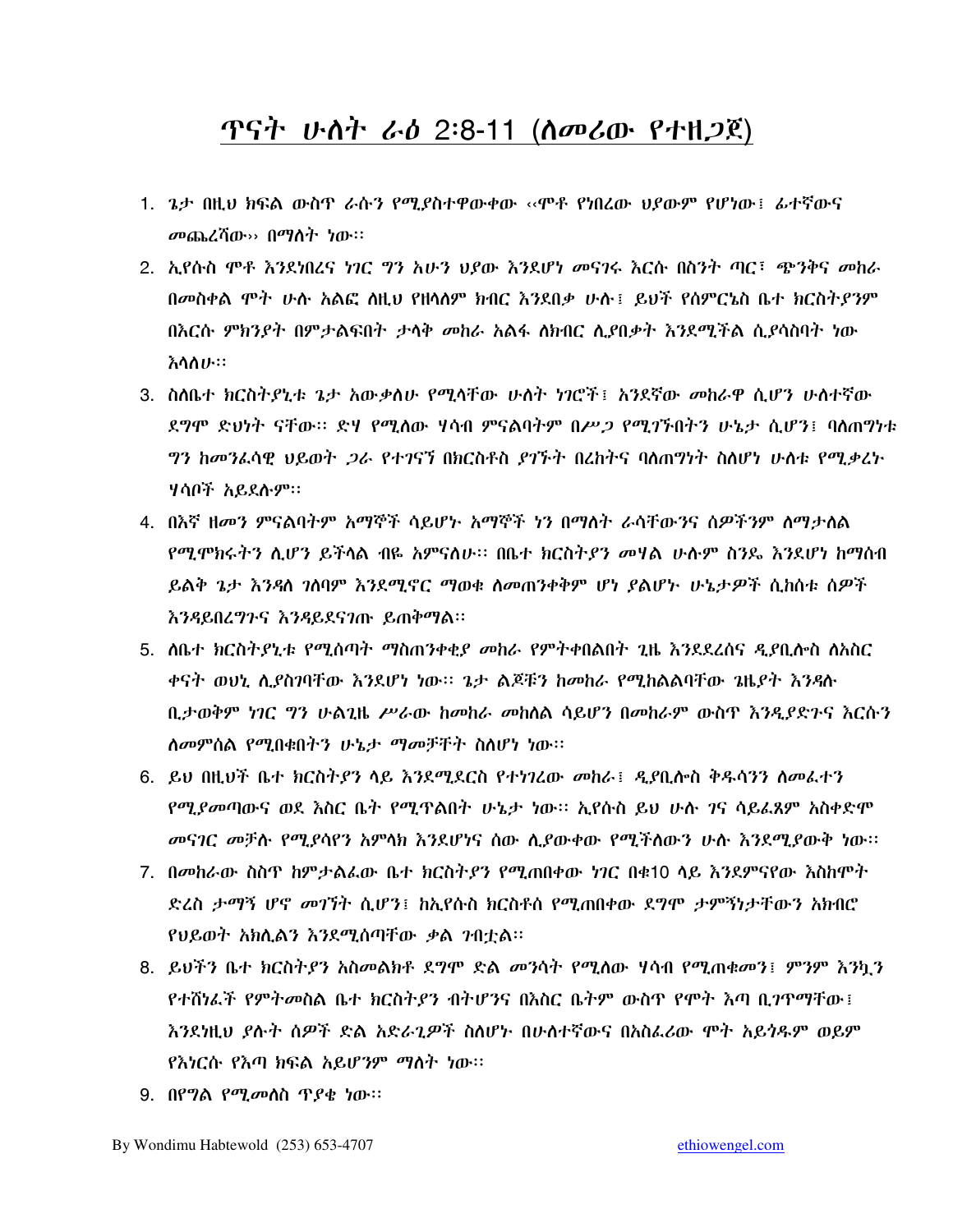# ጥናት ሶስት ራ*ዕ* 2፡12-17 (ስመሪው የተዘ*ጋ*ጀ)

- 1. ኢየሱስ ለጴር*ጋ*ሞን ቤተ ክርስት*ያን ራ*ሱን ያስተዋወቀው በሁለት በኩል የተሳለ ስለታም ሰይፍ እንዳለው በሆነ ሰይጣን ራሱ ዙፋኑን በዘረ*ጋ*በት *መ*ዛል እንደሚ*ገ*ኝ ስለሚናገር፤ ኢየሱስ ተዋጊና ባለሰይፍ ሆኖ ራሱን ማሳየቱ ስማበረታታት ትልቅ ቦታ አስው ብዬ አምናስሁ፡፡
- 2. ይህች ቤተ ክርስትያን ያለችበት ሁኔታ ከጌታ የተሰወረ እንዳልሆነ ማስገንዘቡና ያለችበትን ሁኔታ ማወቁ፤ ደለ እርሱ እውቀት በማትታይበት ቦታ ይዞ ጠሳት የሚደቁሳት ሳይሆን እግዚአብሄር የሚቆጣጠረው፣ በእርሱ ተጣርቶ ያለፌ ነገር መሆኑን ማወቅ መጽናናት ይሆናል። እኛም ብንሆን የምናልፍባቸው ሁኔታዎች ከጌታ የተሰወሩ እንዳልሆኑ ልንሬዳ ያስፌልገናል፡፡
- 3. የጌታ ልጆች በማናቸውም አይነት ከባድና አደንኛ በሆነው የጠሳት ሰፌር እንኳን በእርሱ ብርታት ሲኖሩ ይችሳሉ። ከዚህ ክፍል እንደምናየውም የሚኖሩበት ሁኔታና ሥፍራው መክበዱንም እንካን ቢያውቅም፤ ከዚ*ያ የተነ*ሳ *የመን*ፈሳዊ ህይወት ጥራቱ ዝቅተኛ እንዲሆን ብሎ የሰጣቸው *ነገር አንመ*ለከትም፤ ማለትም ህይወታችን በየትኛውም ሥፍራ ብንሆን የቅድስናን የጽድቅ ህይወት ሲሆን ይገባል።
- 4. ጌታ የሱስ የሚነቅፍባቸው ሁለት ነገሮች፤ አንደኛው ባላቅን ያስተማረውን የበለዓምን ትምህርት የሚከተሱ ሰዎች በመዛሱ ዝም ብሎ ማኖሩ፣ ሁስተኛው ደግሞ የኒቆሳው*ያንን ት*ምህርት የሚከተሱም ሰዎች በመሃሳቸው ዝም ተብስው ይገኛሉ የሚሉት ናቸው፡፡
- 5. የበሰዓም ትምህርት በመባል በዚህ ሥፍራ የተጠቀሰው ነገር፤ በዘተ 31፡15-16 ላይ እንደምናነበው እር*ግግን ሊያገኘ*ው *ያ*ልቻለውን የእግዚአብሄር ህዝብ በራሱ ምኞትና እንቢተኛነት ሽንፌት ውስጥ እንዲወድቅ ስማድረግ ምን ማድረግ እንደሚችል ስባሳቅ የሰጠውን ምክር ነው፡፡
- 6. በጴር*ጋ*ሞን ቤተ ክርስት*ያ*ን ውስዋ የማያቸው በአስቸ*ጋ*ሪ ሁኔታ ውስዋ እምነታቸውን ጠብቀው የሚኖሩ፣ የበስዓምን ትምህርት ወይም የሐጥያት ኑሮን ስማስተናድ ወደኂላ የማይሱና፣ የኒቆሳውያንን ትምህርት የሚከተሱ፤ ማስትም ሶስት ዓይነት ሰዎችን አያስሁ፡፡
- 7. ቤተ ክርስትያኒቱ በቁ16 ላይ እንድታደርግ ስትጠየቅ የምናየው ንስሐ እንድትገባ ነው። ይህንን *ማ*ስጠንቀቂ*ያ ተቀ*ብሳ በንስሃ *መ*መስስ እንቢ ብትል *ግን የሚያገ*ኛት ነገር በአፉ ስለታም ሰይፍ መወ*ጋ*ት እንደሆነ እናነባለን።
- 8. እያንዳንዱ በግሱ የሚሰማውን ይናገር።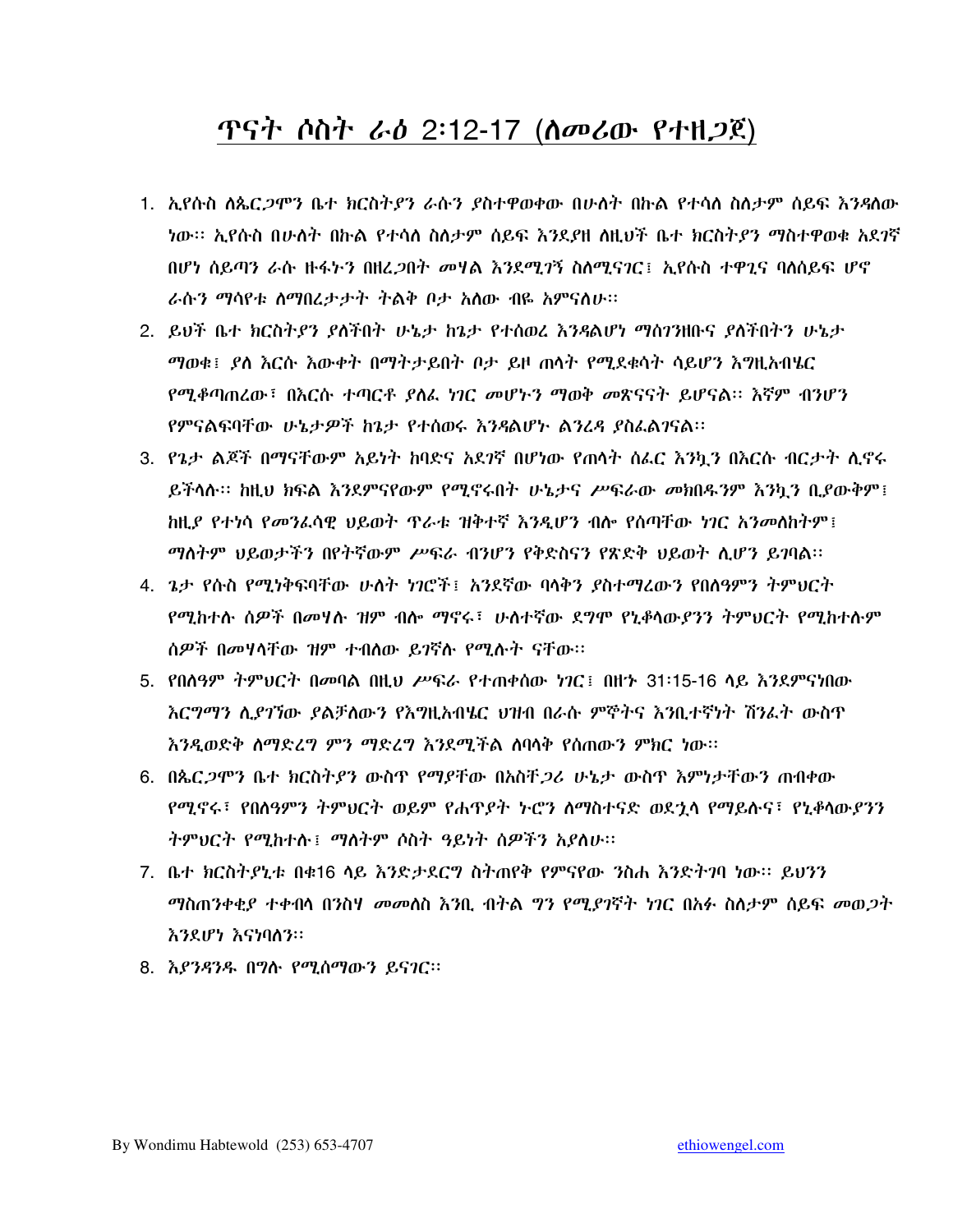#### <u> ጥናት አራት ራዕ 2፡18-29 (ስመሪው የተዘጋጀ)</u>

- 1. በትያዋሮን ስለምትገኘው ቤተ ክርስትያን ጌታ የሚያውቃቸው ነገሮች፤ ሥራዋን ያውቃል፣ ፍቅሯን ያውቃል፣ እምነተን ያውቃል፣ አንልግሎተንና ትዕግሥተን ሁሉ የሚያውቅ ሲሆን ከዚህም በተጨማሪ ከመጀመሪያው ሥራዋ ይልቅ የአሁት እንደሚበልጥም ያውቃል፡፡
- 2. የዚህች ቤተ ክርስትያን ዋነኛ ድክመት ሆኖ የተነገረው ነገር ነብይ ነኝ ባይዋን ኤልዛቤል ችላ ብላ መተዋ ነው። ኤልዛቤል የኔታ አንል*ጋ*ዮች እንዲሴስኮ የምታደርግና ስጣዖት የተሰዋውን እንዲበሱ የምታስተምር 7子:
- 3. ኢየሱስ በዚህች ኤልዛቤል በተባለችው ሴት ላይ የወሰደው እርምጃ ንስሃ እንድትንባ እድል መስጠት ሲሆን፤ እርሳ *ግን* በዚህ እድል ስላልተጠቀመችበት በመከራ አል*ጋ* ላይ እንደሚጥላት፤ ከእርሳ *ጋ*ራ *የሚያመነዝሩትም ካ*ልተ*መ*ለሱ ብርቱ *ሥቃይ እን*ደሚ*ያመ*ጣባቸው፣ ልጆችዋንም ደግሞ በሞት ይቀጣቸዋል፡፡ ስዚህች ሴት እንካ*ን የን*ስሃ እድል *መ*ስጠቱ የኔታን ቸርነትና በጎነት ያስተምረናል፡፡
- 4. በዚህች ቤተ ክርስትያን ውስጥ ኤልዛቤልን አስመልክቶ ትምህርቷን ሆነ ብለው የሚከተሱና አኗኗራቸውን ደረከሱ ሰዎች ሲኖሩ፤ ሴሎቹ ደግሞ ትምህርቷንም ሆነ አኗኗሯን ሳይከተሱ በቅድስና የሚኖሩ እንዳሉ ቁ24 ላይ እናነባለን።
- 5. በቁ23 ላይ የኤልዛቤል ልጆች አድር*ጎ የሚናገራ*ቸው ትምህርተ*ን*ና ሥራዋን ተከትለው የሚኖሩትን ሰዎች ነው። በኤልዛቤል መንገድ የሚሄዱትን በመግደል ጌታ ስቅዱሳን ማስተማር የሚፌልገው ነገር፤ ሃዋያት ስኔዜው ቅጣት የሴስው ነገር ሆኖ ቢቆይም እንኳን ጽዋው ሲሞላ የሃዋያት ደመወዙ ሞት እንደሆነ ሲያስረግጥላቸው ነው።
- 6. ከዚህ አነ*ጋገ*ሩ ስስ ጌታ ባህርይ መማር የምንችስው አንድ እውነት የክርስትና ህይወታችንን በበጫና ከብዶብን እንድንኖር የሚፌልግ እንዳልሆነ የሚደሳየን ሲሆን፤ ሰዎች ግን ብዙ ጊዜ ክርስትና የሚያስጨንቅና ጫና የበዛበት ህይወት እንደሆነ ነው ሲናገሩ የሚሰማው፡፡
- 7. ‹‹ታብይ ነኝ የምትስዋን ሴት…›› ከሚስው *አነገገር መማር የምንችስ*ው፤ ስ*ዎች ራ*ሳቸው*ን ነ*ብይ ብስው ከመጥራት የሚከስክሳቸው ነገር እንደሴሰና ይህ ማስት ግን እግዚአብሄር የተቀበሳቸው እውነተኛ ነብያት ናቸው ማስት ሳይሆን እንደሚችል እንረዳሰን።
- 8. ይህች ቤተ ክርስትያን ፍቅርን ይዛ የዶክትሪን ጥራት የንደሳት እንደሆነ ስናይ፤ የኤፌሶን ቤተ ክርስትያን ደግሞ በተቃራኒው የተጣራ ዶክትሪን ይዛ ነገር ግን የፍቅር ጉድስት የሚታይባት ቤተ ክርስትያን እንደሆነች እንመስከታስን።
- 9. እያንዳንዱ የራሱን ሃሳብ ይናገር።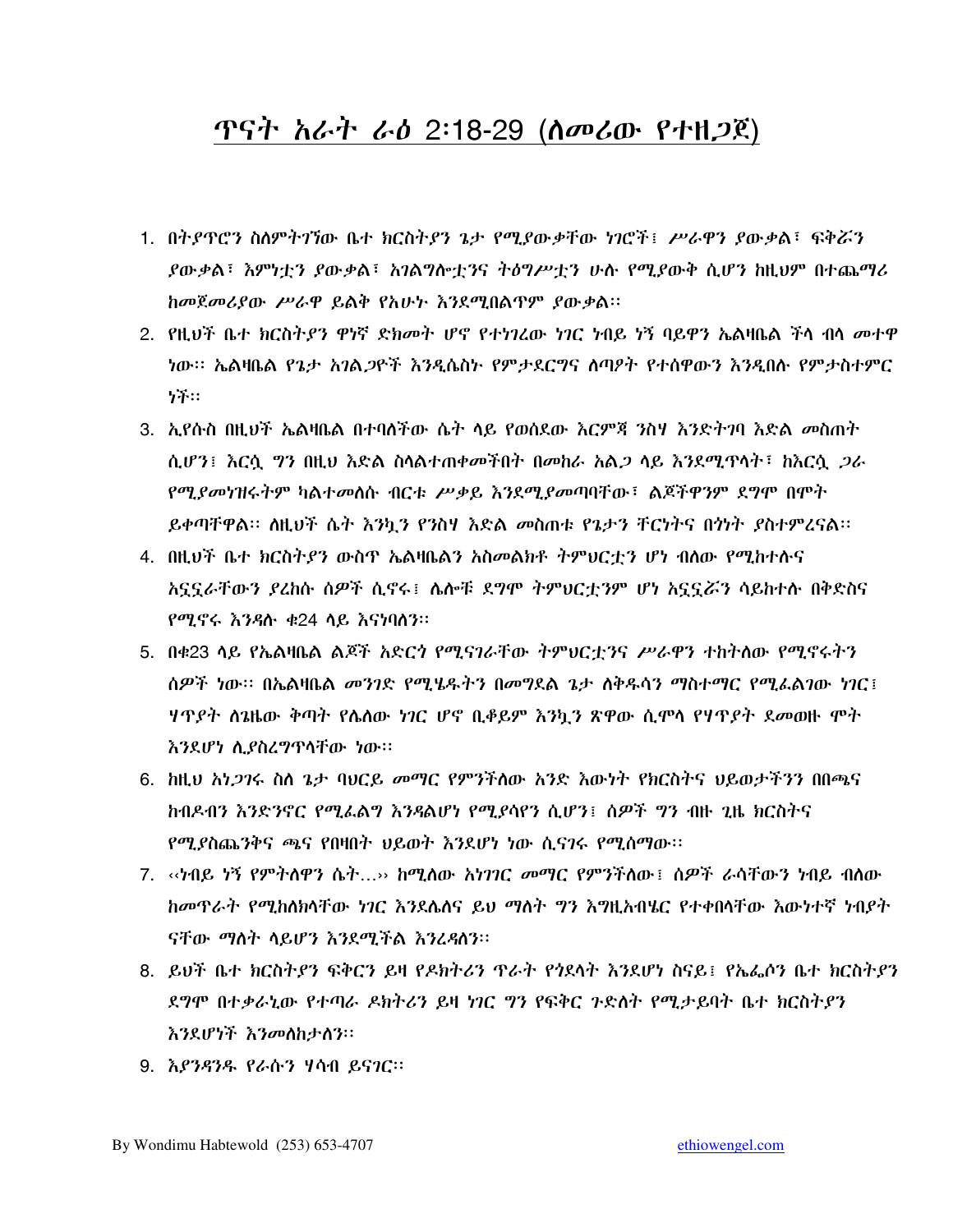### ጥናት አምስት ራዕ 3፡1-6 (ስመሪው የተዘ*ጋ*ጀ)

- 1. በሰዎች አይን ስትታይ የሰርጴስ ቤተ ክርስትያን ህይወት ያላትና *ነ*ላ ብላ የምትታይ ስትሆን፤ በጌታ ዓይን ስትታይ ግን ምውትና ህይወት የሴስባት እንደሆነች ይነግረናል። እንደዚህ ሰፊ የሆነ ልዩነት የምናይበት ምክንያት፤ ሰው የውጭውን ስለሚያይና ሰውንም ማታለል ቀላል ስለሆነ ሲሆን፤ ጌታ ግን የውስዋን ስለሚያይ የተሰወረው ሁስ በርስ ፊት የተገለጠ ስለሆነ ነው።
- 2. ‹‹ሞተዛል›› የሚለው *አነጋገ*ር እኛ ሞት ብለን በምንረዳው የ*ሥጋ* ሞት ሳይሆን ልክ ኤፌ 2 ሳይ የምናየው ሞት ስለሆነ፤ መንፌሳዊ እንቅልፍ ማስትም ድካምንና በህይወት መዛልን የሚያሳይ አነ*ጋገ*ር ነው።
- 3. በቁ2 ላይ ነቅቶ እንዲያደርግ የተነገረው ነገር ሲሞት የተቃረበውን ነገር እንዲያጸና፣ የተቀበለውን፣ የሰማውን እንዲያስታውስ ስስዚህም ይህንን የተነገረውን ነገር በመታዘዝ ንስሃ እንዲገባ ነው የተነገረው፡፡ በህይወታችን ሲሞቱ የደረሱት ነገሮች ላይ ህይወት ስመዝራት የሚያስፌልገን ነገር መንቃትና ንስሃ መማባት ነው።
- 4. የሰው ሁሉ ሥራ የሚመዘነው በእግዚአብሄር ሚዛን ላይ እንደሆነ ነው በዚህ ክፍል ኢየሱስ የሚነግረን፤ ስስዚህም ሰውን ደስ የሚደሰኘውንና በሰዎች አይን ተቀባይነት ደስውን ስማድረግ ከመሞከር ይልቅ በእግዚአብሄር ሚዛን ተመዝኖ የሚያልፍ ነገር ላይ ልናተኩር ይገባናል፡፡
- 5. የምንሰማውንና የተቀበልነውን የእግዚአብሄር ቃል በእውቀት ደረጃ ብቻ ይዘነው በአእምሮአችን የምናቆየው ነገር ብቻ ሳይሆን የምንታዘዘውና የምንኖርበት፤ ስንስዛም የሚያበቃን እውነት ሲሆን  $.279$ ል።
- 6. የሰርጴስ ቤተ ክርስትያን የተሰጣትን ማስጠንቀቂያ ባትቀበልና ችላ ብትል፤ ኢየሱስ በምን ሰዓት <u>እንደሚመጣ በማታውቅበት ሁኔታ እንደ ሌባ እንደሚመጣባት እናነባለን፡፡</u>
- 7. በዚህች ቤተ ክርስትያን ያሉትን ስሁለት የከፌስው ፤ አንደኛዎቹ በስማቸው ወይም በሰው ፊት ህያዋን ሆነው የሚታዩ ነገር ግን ሙታን የሆኑና፤ ሴሎቹ ደግሞ ልብሳቸውን ያላሳደፉ ዋቂት ስዎች በማስት ይከፍላቸዋል። ከዚህ የምንማረው የኔታን እውነት መያዝ እንጂ በቁጥር ማነስ ስጊዜው ተሸናፊነት ቢመስልም በቁዋር መብዛት ግን ሁልጊዜ የትክክለኛነት ምልክት እንዳልሆነ ልናውቅ ይገባናል፡፡
- 8. አማኝ ድል ነሳ ማስት በዚህ ዓውደ ምንባብ መስረት፤ ጌታ የነገረውን የእርማት ቃል በመስማትና በመታዘዝ ከሞተው መንፌሳዊ ህይወት በመንቃት ንስሃ ንብቶ ወደሚፌስግበት ቦታ መመስስን ነው የሚያመለክተው።
- 9. እያንዳንዱ ሰው የራሱን መልስ ይስጥ።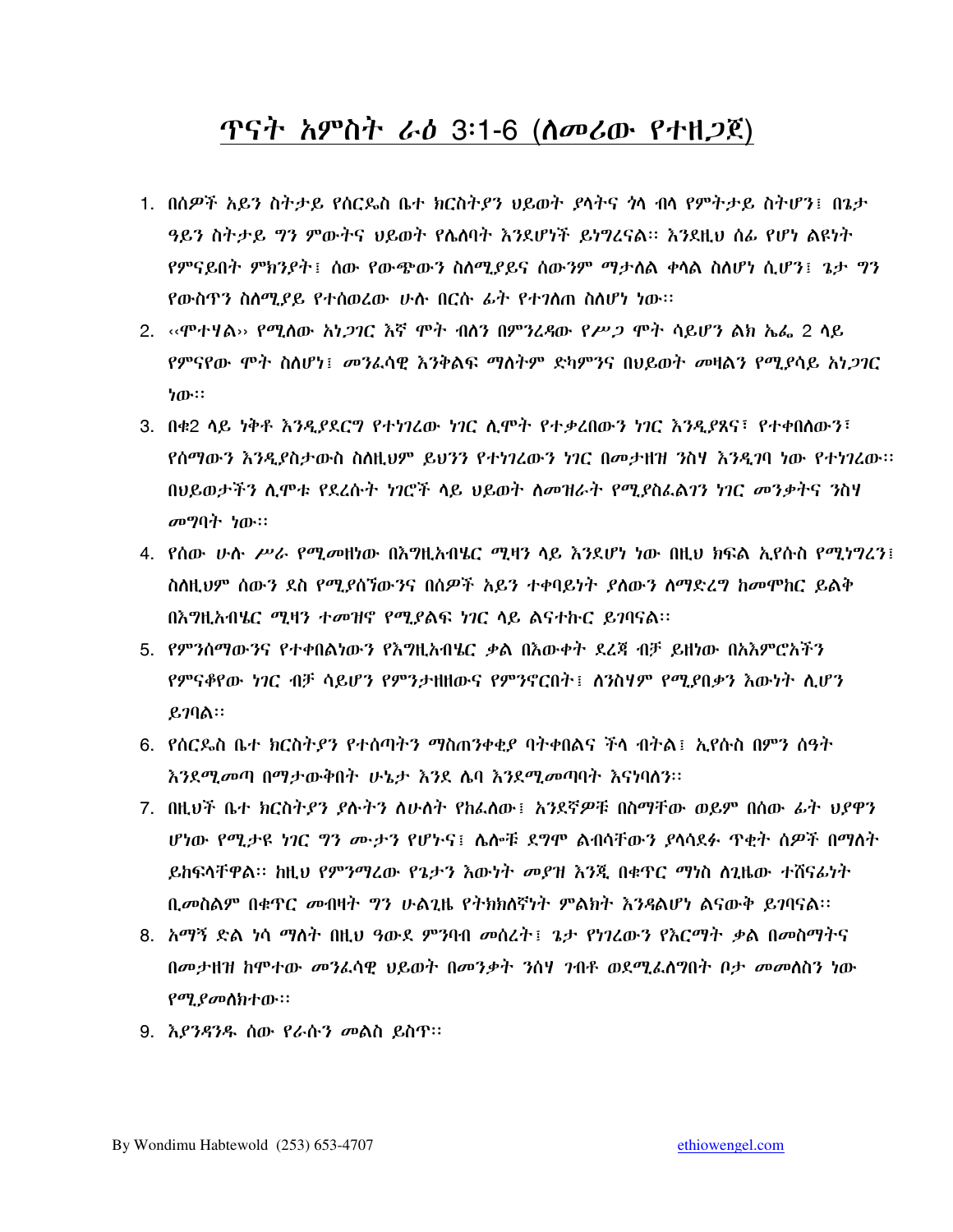## ጥናት ስድስት ራ*ዕ* 3፡7-13 (ስመሪው የተዘ*ጋ*ጀ)

- 1. ኢየሱስ ለዚህች ቤተ ክርስትያን ራሱን የሚያስተዋውቅባቸው ሶስት ነገሮች፤ ቅዱስና እውነተኛ የሆነው፤ *የዳዊትን መክ*ፌቻ በእጁ የያዘውና፣ እርሱ የከፌተው*ን ማን*ም ሊዘ*ጋ*ው አይችልም፣ እርሱ የዘ*ጋ*ውንም ማንም ሊከፍት አይችልም በሚል ነው የሚያስተዋውቀው፡፡
- 2. ስስራሳደልፊያ ቤተ ክርስትያን ኢየሱስ አውቃስሁ የሚሳቸው ነገሮች፤ ሥራህን አውቃስሁ፤ ሃይልህ ትንሽ እንደሆነ አውቃስሁ ነው የሚሳት።
- 3. ይህች ቤተ ክርስትያን በኢየሱስ በራሱ የተከፌተ በፊቱ እንዳደረገለት በቁ8 ላይ ሲነግር እናነባለን፤ ስስዚህም ይህች ቤተ ክርስትያን ይህንን የኢየሱስ ስጦታ የሆነውን የተከራተ በር ሰይጣንም ሆነ ማንኛውም ሃይል ሲዘጋባት እንደማይችል ማረ*ጋገ*ጫ ነው የሚሰጣት፡፡
- 4. ሃይላችን ትንሽ እንደሆነና ማድረግ የምንችስው ነገር ውስን እንደሆነ ጌታችን ማወቁ ለእያንዳንዳችን ትልቅ መጽናናት ነው፤ ይህንን ስለሚደውቅ ከእርሱ ማለቂደ ከሌለው በታላቅ ሃይሉ የሚደስፌልንንን <u>ሁሉ መሙላት ስለሚችል መልካም ዜና ነው፡፡ ቃሉን ስመጠበቅ ማንም ቢሆን በራሱ ሃይል ስለማይችል</u> የእርሱ ሃይልና ብቃት የግድ ለደካሞቹ ለእኛ አስፈሳጊነቱን እያንዳንዳችን ልንቀበል ይገባናል።
- 5. አንደኛው ማንም ሲዘ*ጋ*ው የማይችለው የተከፊተ በር ሰዋቷታል፣ ሁለተኛው ደ**ግ**ሞ አይሁድ ሳይሆኑ አይሁድ ነን በማስት የሚዋሹትን ከእግሯሥር እንዲመጡ እርሱ እንደወዳትም እንዲያውቁ አድርጓል፣ በሶስተኛ ደረጃ ደግሞ በምድር ሳይ የሚኖሩትን ሲፈትናቸው በዓስም ሁሉ ከሚመጣው ፌተና መጠበቅ ናቸው።
- 6. ኢየሱስ በቁ11 ሳይ የፊሳደልፊያን ቤተ ክርስትያን የሚያበረታታው ማንም አክሲሏን እንዳይወስድባት *ያ*ሳተን አዋብቃ እንድተይዝ ሲሆን፤ ስዚህም በማበረታቻነት የሚናገራት ነገር ኢየሱስ ክርስቶስ በቶሎ እንደሚመጣ በመንገር ነው።
- 7. በቁ12-13 ያለው ክፍል በአጠቃላይ የሚናገረው ነገር ድል መንሳትንና ድል ነሺ የሚያገኛቸውን ነገሮች *አ*ስመልክቶ ነው። ድል የነሳው በእግዚአብሄር ቤተ መቅደስ ውስዋ አምድ *ያ*ደርገዋል ከዚያም ከቶ አይወጣም፣ የእግዚአብሄርንና የአዲሲቱን ኢየሩሳሌም ስም በእርሱ ሳይ ይጽፋል የሚሉት ናቸው።
- 8. እርሱ የከፌተውን መዝ*ጋ*ት ወይም ደግሞ እርሱ የዘ*ጋ*ውን መክፈት ማንም አለመቻሉ በቃሉ ውስጥ ይሆናል ወይም አደርገዋስሁ ብሎ የነገረኝን ነገር ማንኛውም ዛይል ሲያስቀረው እንደማይችልና የህይወቴ አቅጣጫ በእርሱ ብቻ እንደሚወሰን ስለሚደረ*ጋግ*ጥልኝ ትልቅ ተስፋ ይሰጠኛል።